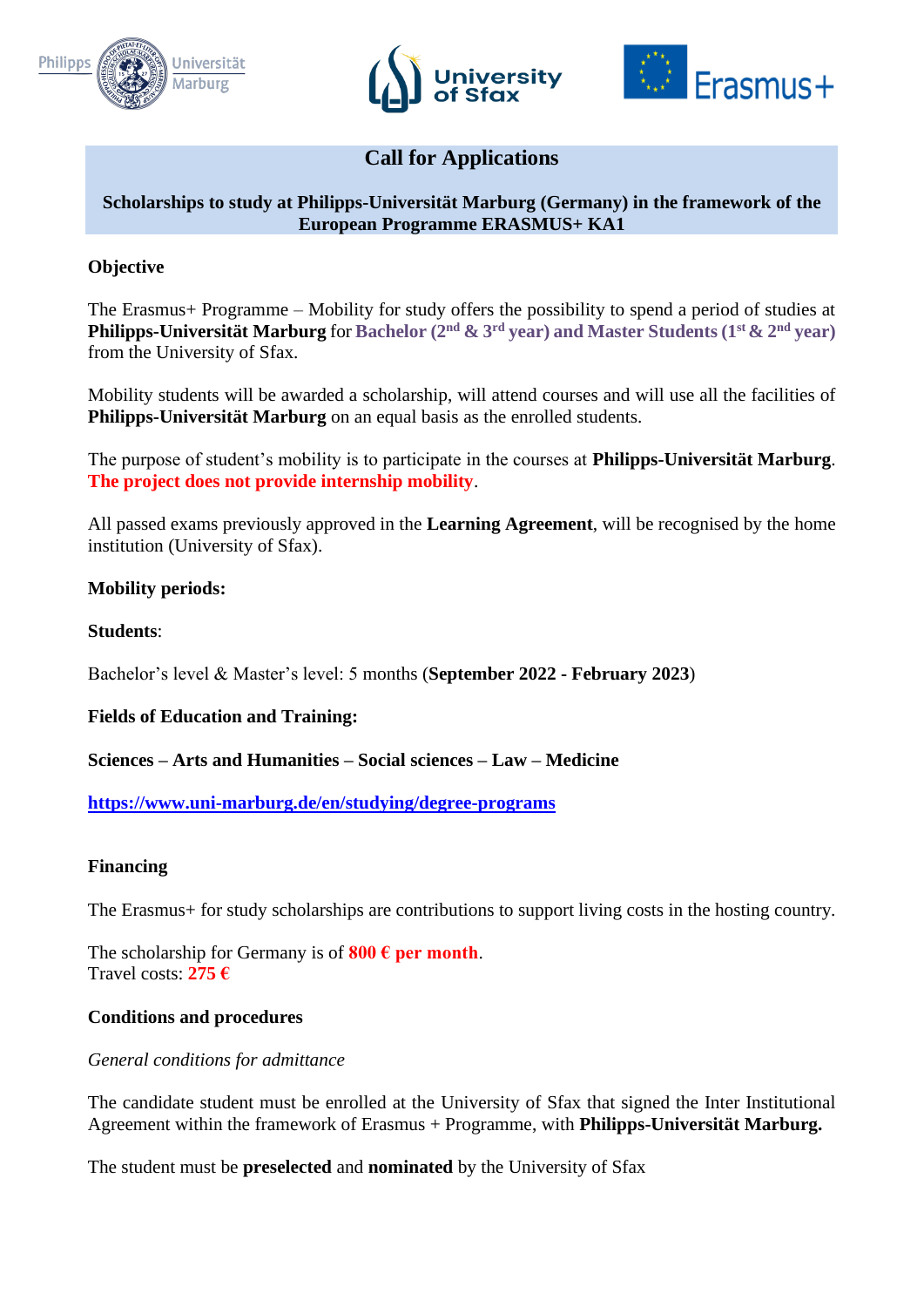





## **Qualification Procedure**

1- Students of Bachelor and Master Degrees only (obligatory)

2- English – spoken and written skills minimum of B1 level or German (minimum B1), depending on the courses in question.

3- Grade point average (obligatory)

4- The home Institution will be responsible of selection procedures on the basis **transparent and fair criteria.**

| <b>Criteria</b>  | <b>Grades</b> |
|------------------|---------------|
| Academic results | 40%           |
| Language skills  | 20%           |
|                  | 20%           |
| Motivation       | 20%           |
| Total            |               |

ADDITIONAL CRITERIA i.e: membership in science clubs or associations, participation in conferences and other mobility programmes etc. (it is up to the sending institution to include the criteria or not)

In the case of students who fulfil the criteria at the same level, special attention will be given to disadvantaged students from poor socio-economic background

### **Application Procedures**

- Learning agreement **signed and approved by the Director of Studies** (Kindly see Annex I )
- Copy of the Passport
- Knowledge of English or German (B1)
- Transcript of Records (From the Bac)
- Short CV
- Motivation letter
- Certificate of enrolment

**All documents in Arabic and French should be translated into English language.**

**All the submitted documents must be in English. Applications submitted in other languages will not be taken into consideration.**

**Any incomplete file will be systematically rejected.**